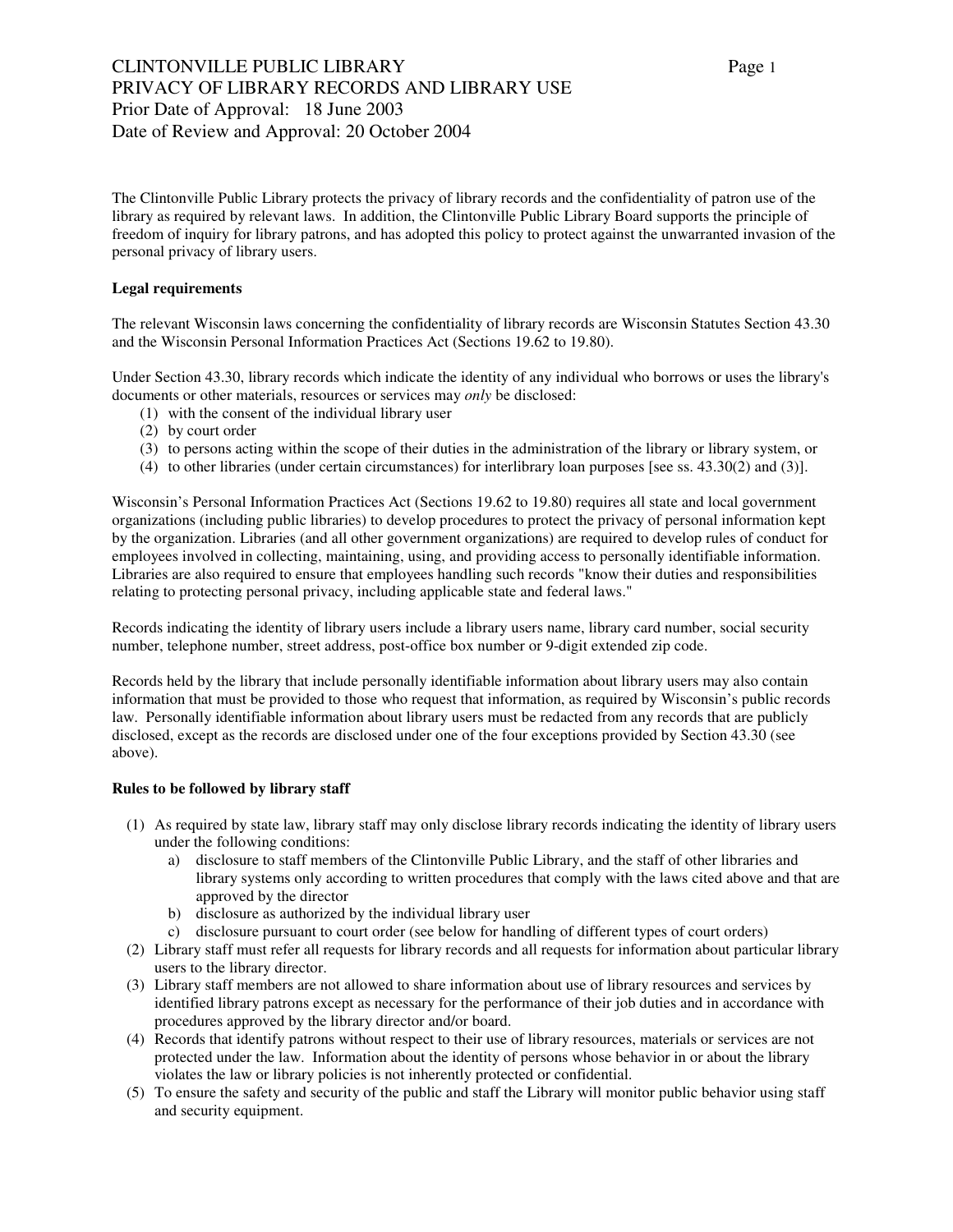## CLINTONVILLE PUBLIC LIBRARY Page 2 PRIVACY OF LIBRARY RECORDS AND LIBRARY USE Prior Date of Approval: 18 June 2003 Date of Review and Approval: 20 October 2004

- (6) Under Wis. Stat. 43.30, the library will disclose to custodial parents or guardians any records of use by children under the age of 16. A parent or guardian requesting such records may be asked to provide proof that they are a custodial parent and have not been denied periods of physical placement under s. 767.24(4). Examples of such proof include possession of the child's library card number, a valid library card or other government agency issued photo ID showing the same address as the child, or any other set of documents that demonstrate to the library staff's satisfaction that the requestor is the custodial parent or guardian of the child whose records have been requested. Requests will be complied with as soon as practicable and without delay. Requestors who are denied access may appeal the decision to the Library Director or Library Board.
- (7) Staff is authorized to request identification from library users as necessary and appropriate for use of library services, such as issuing a card, reserving materials, using public computers, registering for a program or using the meeting room. Information communicated under these circumstances is privileged under Wis. Stat. 43.30. Refusal to identify oneself under these circumstances may be grounds for denial of service.
- (8) Staff is authorized to request identification from library users as necessary and appropriate for safety and security or when library rules have been violated. Refusal to identify oneself under these circumstances may be grounds for contacting the Police.
- (9) If the library has cause to believe that a criminal act has been committed on library property or with library resources, Administration will cooperate with law enforcement authorities to obtain proper court orders for release of such privileged library records as may be necessary for criminal investigation and prosecution.

### **Handling of court orders**

j

[Note: All search warrants are court orders, but *not* all subpoenas are court orders. Library staff may not disclose library records in response to a subpoena that is not a court order if those records indicate the identity of library users.]

If a law enforcement officer (or anyone else) brings a **subpoena<sup>1</sup>** directing library staff to produce library records:

- (1) Notify the library director, or if the director is not available, notify the highest-ranking staff person on duty.
- (2) The library director or the highest-ranking staff person should ask the municipal attorney (or library counsel) to review the subpoena.
- (3) If the subpoena has any legal defects, require that the defects be cured before records are released.
- (4) If appropriate, ask legal counsel to draft a protective order to be submitted to the court keeping the requested information confidential and limiting its use to the particular case.
- (5) Follow legal counsel's advice for compliance with the subpoena.

If law enforcement officers bring a court order in the form of a **search warrant<sup>2</sup>** :

- (1) A search warrant is executable immediately, unlike a subpoena. The law enforcement officers may begin a search of library records as soon as they enter the library.
- (2) Request that the law enforcement officers wait until the municipal attorney (or library counsel) is present before the search begins in order to allow counsel an opportunity to examine the search warrant and to assure that the search conforms to the terms of the search warrant. (The law enforcement officials are *not* required to accede to your request to delay the search.)
- (3) Cooperate with the search to ensure that only the records identified in the warrant are produced and that no other users' records are disclosed.

 $<sup>1</sup>$  A subpoena is a call to come before a court, and may include a direction to bring specified records. Not all</sup> subpoenas are court orders. Your municipal attorney (or library counsel) can determine if a particular subpoena is a court order. A subpoena normally indicates that a response is required within a certain number of days. Library staff may not disclose library records in response to a subpoena that is not a court order if those records indicate the identity of library users.

 $2A$  search warrant is a is an order signed by a judge directing a law enforcement officer to conduct a search of a designated person, a designated object or a designated place for the purpose of seizing designated property or kinds of property.